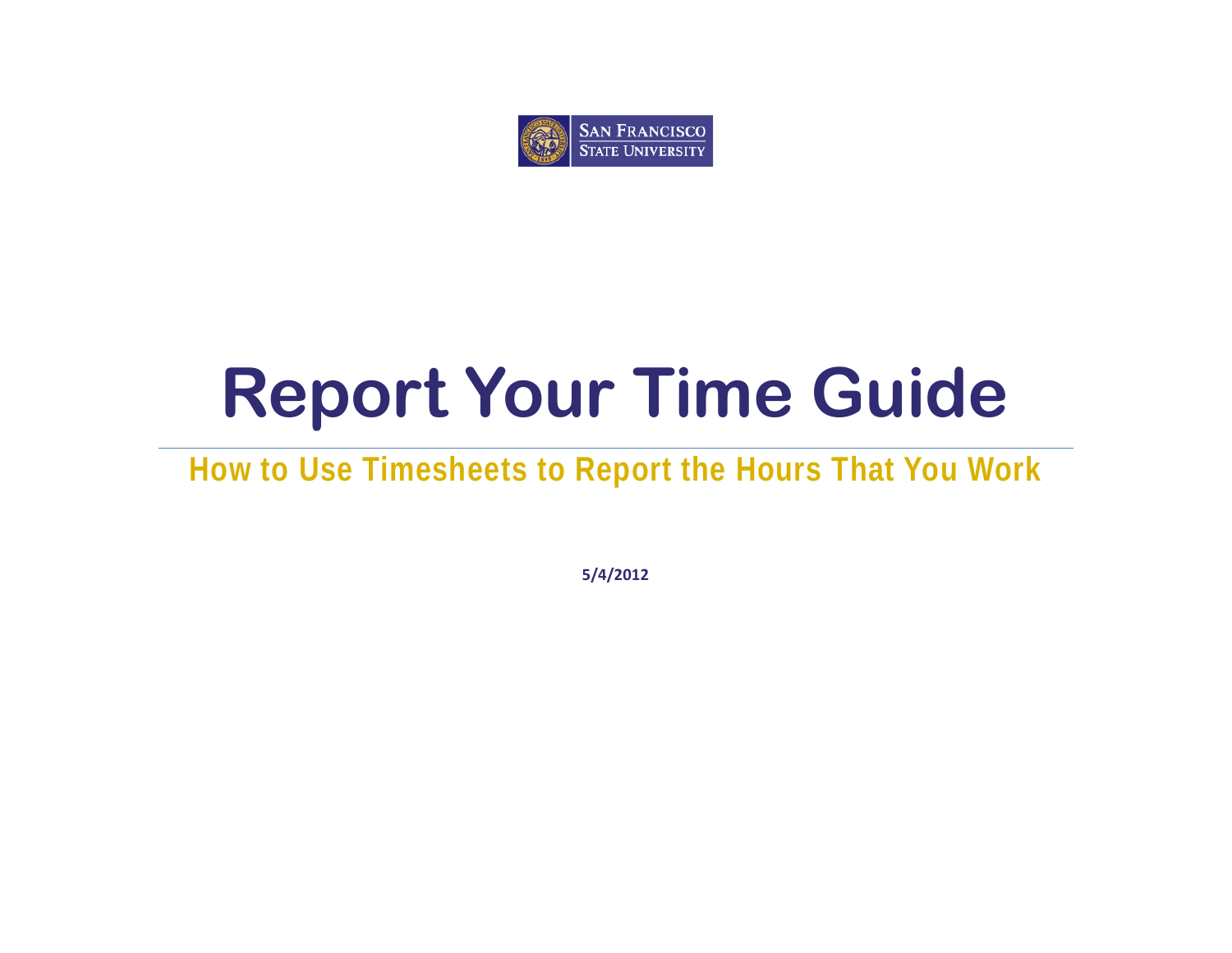### **Copyrights**

© 2012 San Francisco State Human Resources

### **Preface**

### **Who Should Read This Guide**

This guide should be read by student employees, hourly employees, their supervisors or managers, and any other member of the San Francisco State University community who wants to learn how to record, update and submit hours worked to the Timesheets system.

### **When You Need Help**

If you need help, select the  $\odot$  icon to return to this guide.

### **Contents**

| The Report Your Time Guide Is Complete!11 |
|-------------------------------------------|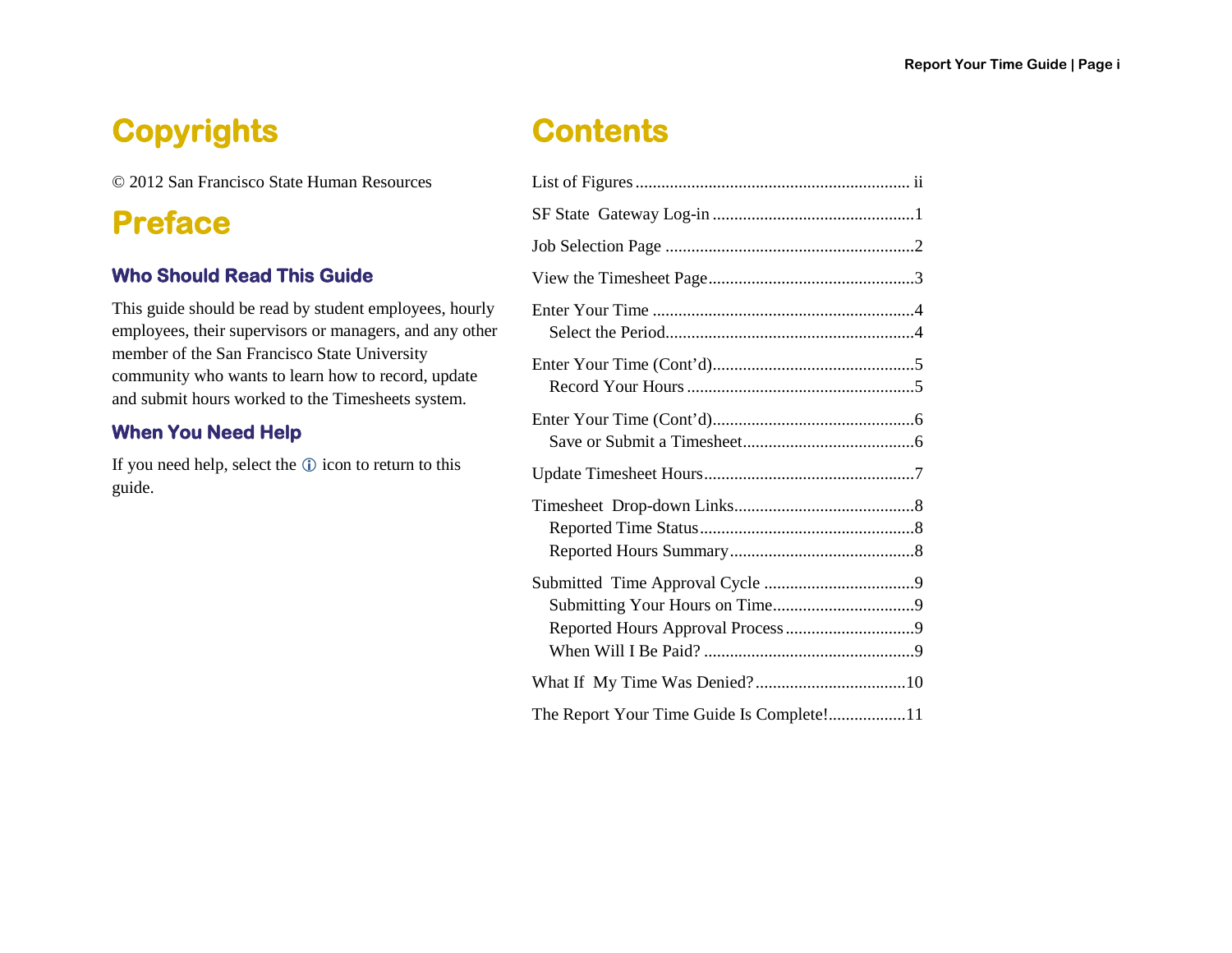### <span id="page-2-0"></span>**List of Figures**

| Figure 11 Reported Time Status Drop-down Link10 |
|-------------------------------------------------|
|                                                 |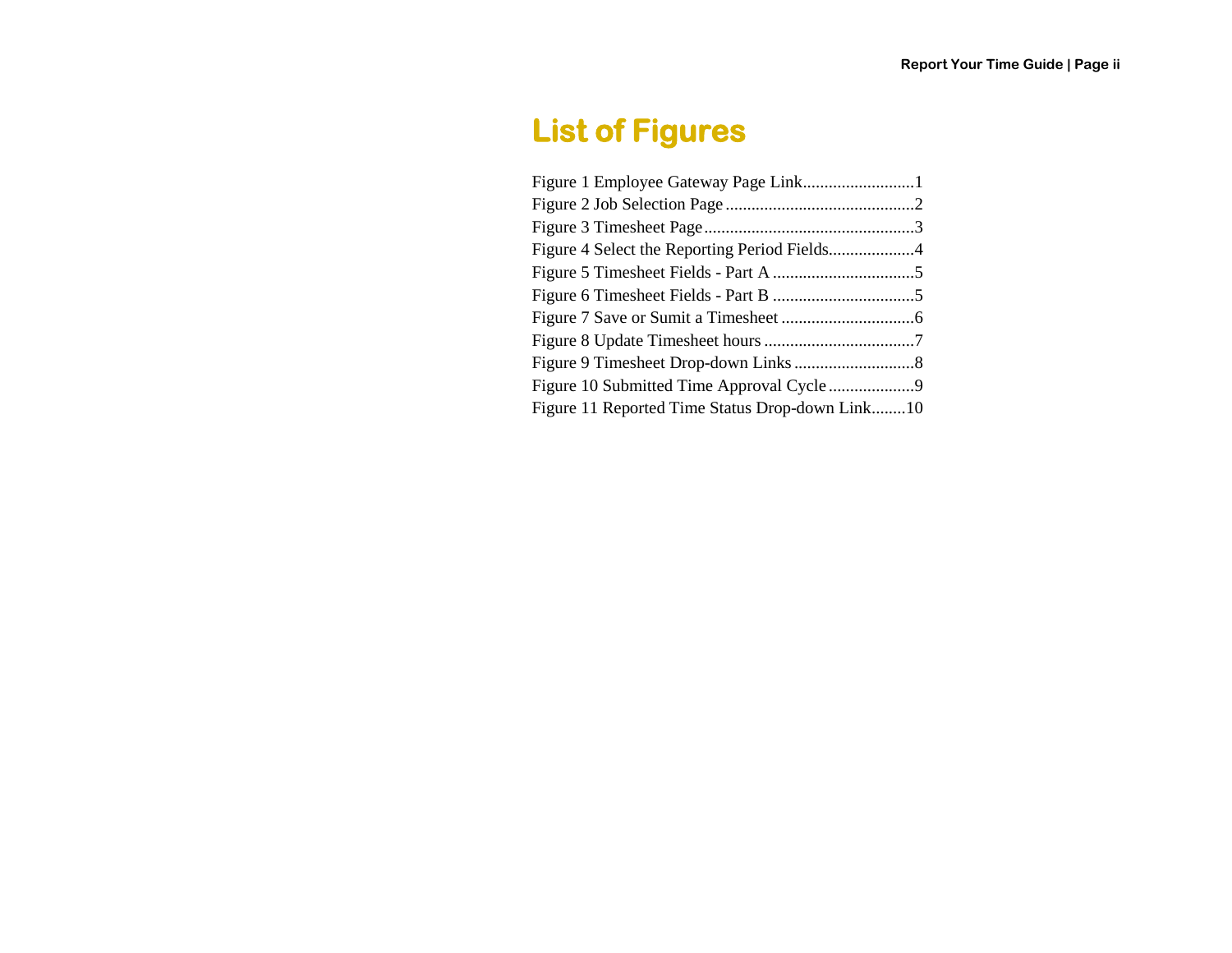### <span id="page-3-0"></span>**SF State Gateway Log-in**

You will log-in to SF State Gateway in order to access HRMS Timesheets.

- **1.** Log-in to the SF State Gateway. The SF State Gateway Page appears
- **2.** Select the **Report Time** or **Hourly Staff Report Time** link on your gateway page.
- <span id="page-3-1"></span>Next Step: If you have multiple positions, the **Job** [Selection Page](#page-3-1) appears. If you have one position, th[eView the Timesheet Page](#page-4-2) appears

| < SFSU.edu                                                                                                                               |                                                                                                       |                                                                                                                    | Helio, Timesheet St.                                                                                                                                                                               |
|------------------------------------------------------------------------------------------------------------------------------------------|-------------------------------------------------------------------------------------------------------|--------------------------------------------------------------------------------------------------------------------|----------------------------------------------------------------------------------------------------------------------------------------------------------------------------------------------------|
| Gateway<br>Home<br><b>FUTURE STUDENTS</b><br>Application Status<br><b>STUDENT</b><br>Schedule / Classes<br>Academics<br>Financial / Jobs | - Einancial / Jobs<br>Financial Aid - MyFinAid<br>System Unavailable<br>Financial Statement Details + | MyFinAid is currently unavailable at this moment, please try again later.<br><b>University Financial Statement</b> |                                                                                                                                                                                                    |
|                                                                                                                                          | <b>Beport Time</b>                                                                                    | Student Employee Timesheet                                                                                         |                                                                                                                                                                                                    |
| SF State Dateway is an internal portal for the SF State on                                                                               |                                                                                                       | 4 SFSU.edu<br>Gateway                                                                                              | Helio, Times                                                                                                                                                                                       |
|                                                                                                                                          |                                                                                                       | Home<br><b>FUTURE STUDENTS</b><br><b>Application Status</b>                                                        | - Employee Services<br>9.0 HCM (HRMS) is available<br>With the new 9.0 HCM upgrade, Employee Services: Absence Management, Ad<br>Emergency Contact require each user to clear their browser cache. |
| Figure 1 Employee Gateway<br>Page Link                                                                                                   |                                                                                                       | <b>STUDENT</b><br>Schedule / Classes<br>Academics                                                                  | Please find instruction to clear your browser cache a.                                                                                                                                             |
|                                                                                                                                          |                                                                                                       | Financial / Jobs<br><b>FACULTY / STAFF</b><br>Class Services<br><b>Employee Services</b>                           | Address and Emergency Contact Information<br>To view and update, go to Profile                                                                                                                     |
|                                                                                                                                          |                                                                                                       | IT Services                                                                                                        | <b>SF State Careers</b><br>Staff and Management positions may be viewed and applied for online through<br>To view current opportunities within the University, Apply Now.                          |
|                                                                                                                                          |                                                                                                       |                                                                                                                    | Absence Management<br>- View Balances<br>· Report Absence                                                                                                                                          |
|                                                                                                                                          |                                                                                                       |                                                                                                                    | <b>Timesheet</b><br>. Hourly Staff Report Time                                                                                                                                                     |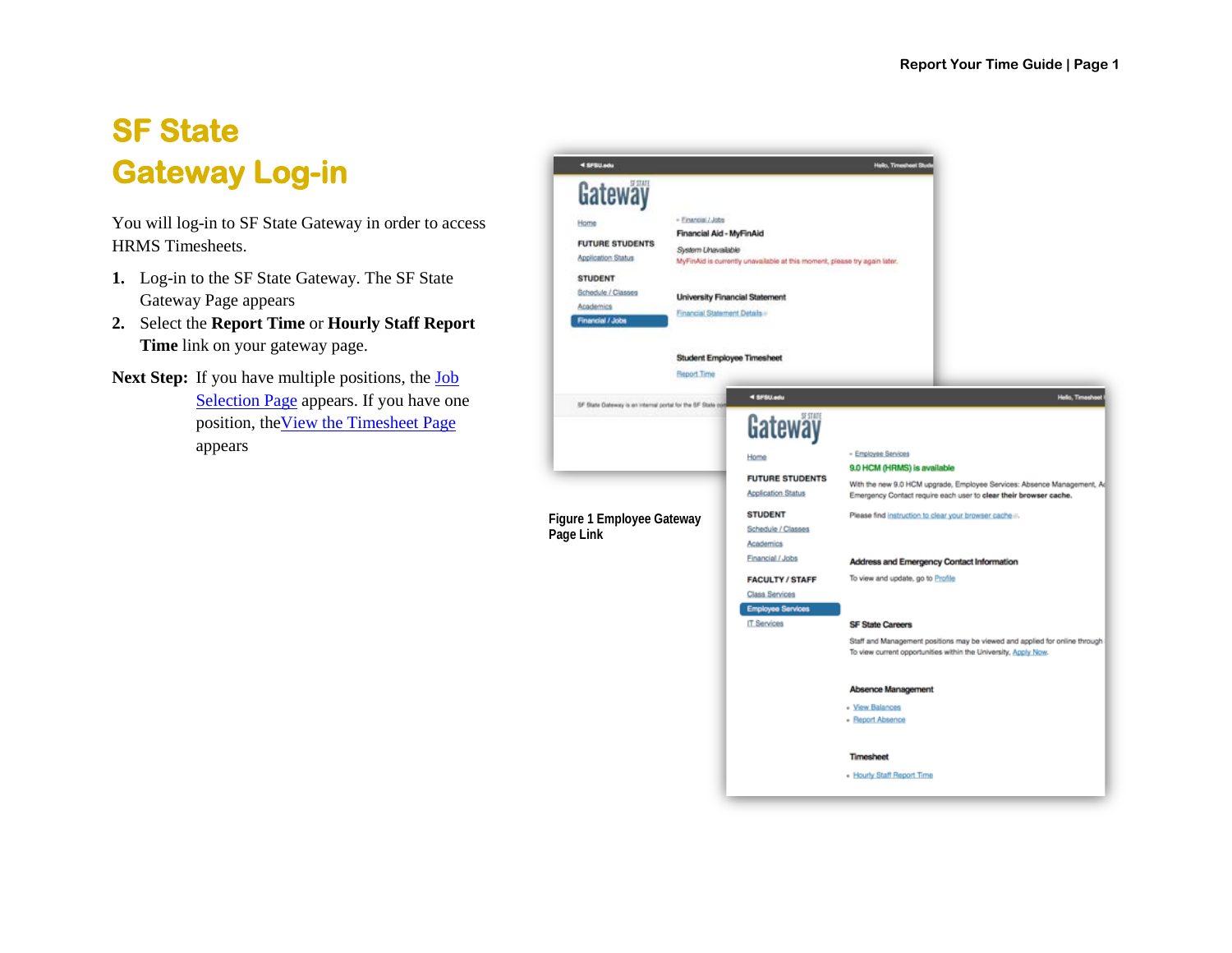### <span id="page-4-0"></span>**Job Selection Page**

If you have multiple positions, the Job Selection Page appears after you select the **Report Time** or **Hourly Staff Report Time** link on the SF State Gateway Page.

- **1.** Locate the job for which you wish to report hours.
- **2.** Select the **Job Description** link. A Timesheet page for that Job appears. If you have questions about which record number to use, contact your supervisor.

Next Step: View the [Timesheet Page](#page-5-0)

| <b>Report Time</b>                                     |                               |                   |                                            |
|--------------------------------------------------------|-------------------------------|-------------------|--------------------------------------------|
| <b>Timesheet</b>                                       |                               |                   |                                            |
| 0<br>Click to View Additional Information              |                               |                   |                                            |
| John Smith                                             |                               |                   | First 14 of 4 Last<br>Customize   Find   P |
| Job Description                                        | <b>Empl Rcd</b><br><b>Nbr</b> | <b>Department</b> | <b>Department Description</b>              |
| Student Asst                                           | 0                             | 3570              | <b>BIOLOGY</b>                             |
| Student Asst                                           |                               | 3580              | <b>CHEMISTRY</b>                           |
| <b>Brdg Stdnt Asst</b>                                 | 2                             | 6008              | <b>CASA - DTC CENTRAL OPERATIONS</b>       |
| <b>Brdg Stdnt Asst</b>                                 | 3                             | 6100              | <b>ONECARD OFFICE</b>                      |
| <b>Self Service</b><br>Go To:<br><b>Time Reporting</b> |                               |                   |                                            |

<span id="page-4-2"></span><span id="page-4-1"></span>**Figure 2 Job Selection Page**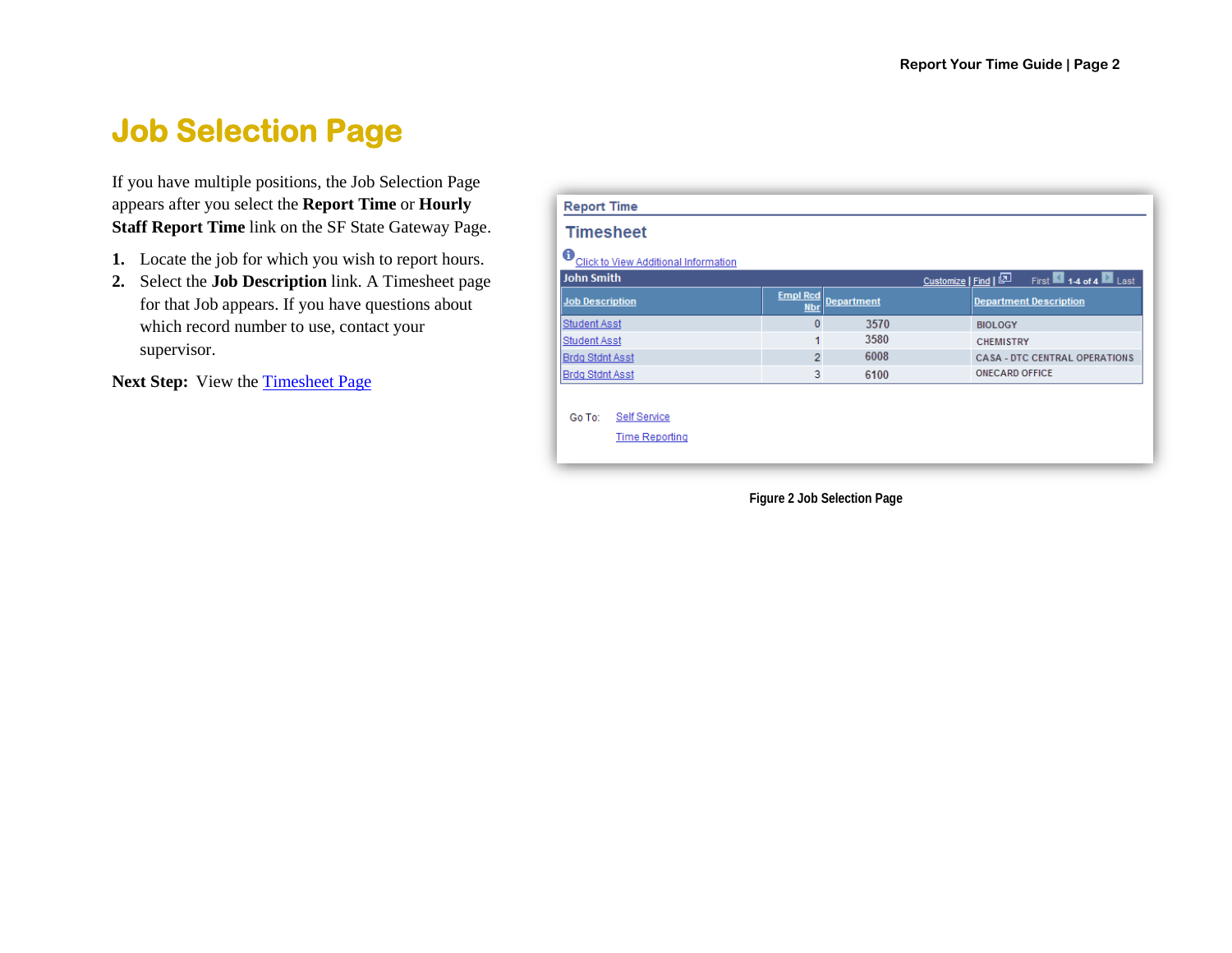### <span id="page-5-0"></span>**View the Timesheet Page**

Use the **Timesheet Page** (shown to the right) to enter the hours you worked for each day in the reporting period. The Timesheet Page displays the information and fields listed below:

- A. Employee Information
- B.  $\circled{0}$ —Select this link to view this guide from the Timesheet Page.
- C. Reporting Period Fields
- D. Timesheet Fields
- E. Save for Later and Submit buttons
- F. Reported Time Status
- G. Reported Hours Summary
- H. Balances —Not applicable; may not reflect the latest balances

#### **Next Step:** [Enter Your Time](#page-6-0)

| <b>John Smith</b><br><b>Job Title:</b> | <b>Timesheet</b><br>Stdnt Trainee On-Cmps WS                 |                    |                           | Employee ID:<br>Employee Record Number: 0 | 999999999                          | A                |                     |                                    |   |
|----------------------------------------|--------------------------------------------------------------|--------------------|---------------------------|-------------------------------------------|------------------------------------|------------------|---------------------|------------------------------------|---|
|                                        |                                                              |                    |                           |                                           |                                    |                  |                     |                                    |   |
|                                        | <b>O</b> Click for Instructions                              | в                  |                           |                                           |                                    |                  |                     |                                    |   |
|                                        | View By: Week                                                | ▼.<br>Date:        | 04/01/2012 31 (2 Refresh) |                                           | << Previous Week                   | Next Week >>     |                     |                                    |   |
|                                        | <b>Reported Hours:</b><br>35.50 Hours                        |                    | <b>Scheduled Hours:</b>   | 0.00 Hours                                |                                    |                  |                     |                                    |   |
|                                        |                                                              |                    |                           |                                           |                                    |                  |                     |                                    |   |
| <b>Timesheet</b>                       | From Sunday 04/01/2012 to Saturday 04/07/2012<br><b>FEED</b> |                    |                           |                                           |                                    |                  |                     |                                    |   |
| Sun                                    | Wed<br>Mon<br>Tue                                            | <b>Thu</b><br>lFri | Sat                       |                                           |                                    |                  |                     |                                    |   |
| 4/1                                    | 4/2<br>4/3<br>4/4                                            | 4/6<br>4/5         | 4/7<br><b>Total</b>       |                                           | <b>Time Reporting Code</b>         | <b>Taskgroup</b> |                     | <b>Business Unit Project/Grant</b> |   |
| 8.00                                   | 3.50<br>8.00                                                 | 12.00 4.00         |                           |                                           | 35.50 REG - Regular Hours Worked + | csu              | Q SFCMP<br>$\alpha$ |                                    | ⊟ |
|                                        | Save for Later                                               | Submit             |                           | E                                         |                                    |                  |                     |                                    |   |
|                                        | Reported Time Status - click to hide                         |                    |                           |                                           |                                    |                  |                     |                                    |   |
| <b>Date</b>                            | <b>Status</b>                                                |                    |                           |                                           | <b>Total Time Reporting Code</b>   | <b>Comments</b>  |                     |                                    |   |
| 04/01/2012                             | Approved                                                     |                    |                           | 8.00 REG                                  |                                    | Ω                |                     |                                    |   |
|                                        | Denied                                                       |                    |                           | 3.50 REG                                  |                                    |                  |                     |                                    |   |
| 04/02/2012                             |                                                              |                    |                           | 8.00 REG                                  |                                    | O                |                     |                                    |   |
| 04/03/2012                             | Approved                                                     |                    |                           | <b>12.00 REG</b>                          |                                    | C                |                     |                                    |   |
| 04/04/2012                             | Denied                                                       |                    |                           |                                           |                                    |                  |                     |                                    |   |

<span id="page-5-1"></span>**Figure 3 Timesheet Page**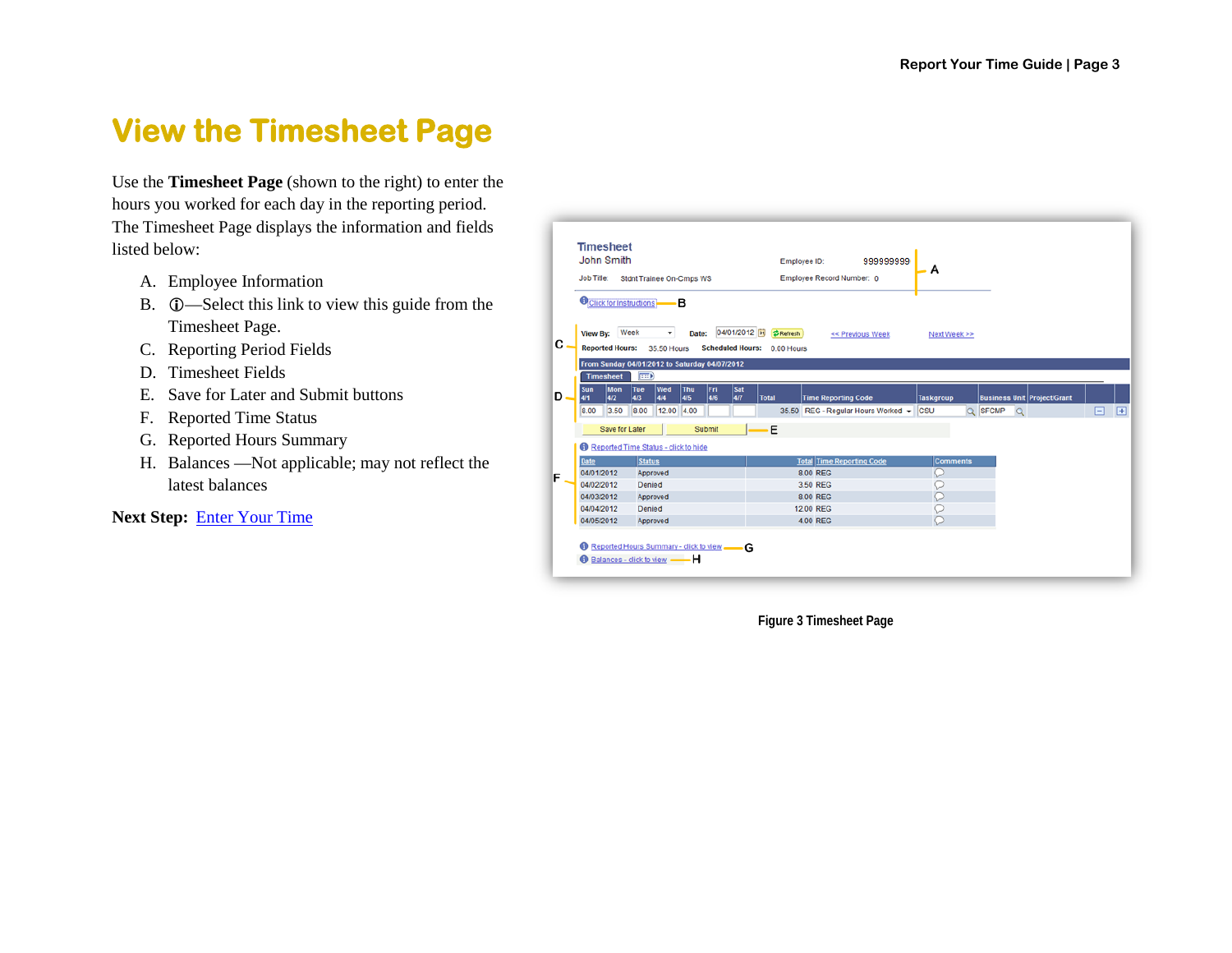### <span id="page-6-0"></span>**Enter Your Time**

The Timesheet Page header identifies you by name, employee identification number, job title and employee record number. Follow the instructions in this section to enter the hours that you have worked in the timesheet.

#### <span id="page-6-1"></span>**Select the Period**

**1.** Use the **View By** field to control the number of days displayed in the timesheet. The default setting is "Week." You may change this field to "Day" or "Time Period" (month).

#### **Attention:**

The value in the **View By** field is the time period that will be saved or submitted.

- **2.** In the **Date** field, select the first day of the week or the first day of the pay period.
- **3.** Select the **Refresh** button to show the dates for the week or the period on the timesheet.

If you need to, use the **<<Previous Wee**k**>>** and <<**Next Wee**k**>>** links to display the dates for which you wish to enter hours on the Timesheet.

| John Smith        |                                                                         |            |                   |                          |            |                         |                  | Employee ID:               | 999999999        |                  |  |                                    |  |  |
|-------------------|-------------------------------------------------------------------------|------------|-------------------|--------------------------|------------|-------------------------|------------------|----------------------------|------------------|------------------|--|------------------------------------|--|--|
| <b>Job Title:</b> |                                                                         |            |                   | Stdnt Trainee On-Cmps WS |            |                         |                  | Employee Record Number: 0  |                  |                  |  |                                    |  |  |
|                   | <b>O</b> Click for Instructions                                         |            |                   |                          |            |                         |                  |                            |                  |                  |  |                                    |  |  |
| <b>View By:</b>   | Week                                                                    |            | $\cdot$           | Date:                    |            | 04/01/2012              | <b>② Refresh</b> |                            | << Previous Week | Next Week >>     |  |                                    |  |  |
|                   | <b>Reported Hours:</b><br>From Sunday 04/01/2012 to Saturday 04/07/2012 |            | 35.50 Hours       |                          |            | <b>Scheduled Hours:</b> | 0.00 Hours       |                            |                  |                  |  |                                    |  |  |
| <b>Timesheet</b>  |                                                                         | <b>EEE</b> |                   |                          |            |                         |                  |                            |                  |                  |  |                                    |  |  |
| <b>Sun</b><br>4/1 | Mon<br>4/2                                                              | Tue<br>4/3 | <b>Wed</b><br>4/4 | Thu<br>4/5               | Fri<br>4/6 | Sat<br>4/7              | <b>Total</b>     | <b>Time Reporting Code</b> |                  | <b>Taskgroup</b> |  | <b>Business Unit Project/Grant</b> |  |  |

<span id="page-6-2"></span>**Figure 4 Select the Reporting Period Fields**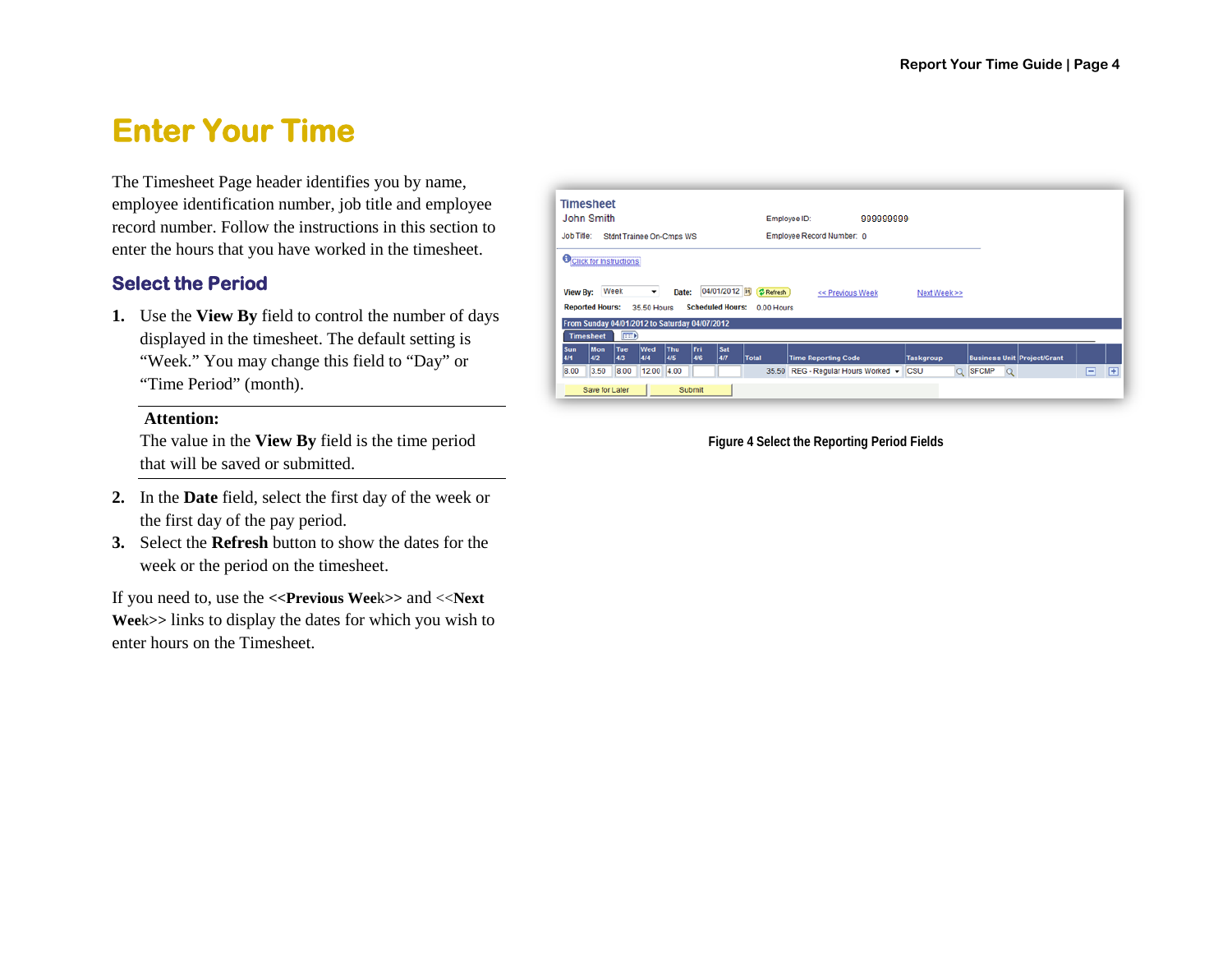### <span id="page-7-0"></span>**Enter Your Time (Cont'd)**

#### <span id="page-7-1"></span>**Record Your Hours**

- **1.** In the **Timesheet Hours** fields, enter the number of hours you worked on each date. If you did not work on a date, leave the field blank.
- **2.** The total number of hours entered appears in the timesheet **Total** field.
- **3.** Select the **Time Reporting Code** from the dropdown menu. This is usually "REG – Regular Hours." If you have any questions ask your supervisor.
- **4.** *Do not change* the **Task Group, Business Unit** and **Project/Grant** (if applicable) fields.
- **5.** If you want to add hours for another **Time Reporting Code** (such as overtime), select the plus button to add a new row. Then repeat Steps 1 to 4.

#### **Note:**

Hourly staff employees need to:

- Record only the hours worked here.
- Record any leave used (vacation, sick, etc.) in Absence Management.

| View By:               |                  | Week          |                                               | Date:      |            | 04/01/2012 31           | <b>C</b> Refresh | << Previous Week           | Nε           |
|------------------------|------------------|---------------|-----------------------------------------------|------------|------------|-------------------------|------------------|----------------------------|--------------|
| <b>Reported Hours:</b> |                  |               | 35.50 Hours                                   |            |            | <b>Scheduled Hours:</b> | 0.00 Hours       |                            |              |
|                        |                  |               | From Sunday 04/01/2012 to Saturday 04/07/2012 |            |            |                         |                  |                            |              |
|                        | <b>Timesheet</b> | $\sqrt{1110}$ |                                               |            |            |                         |                  |                            |              |
| Sun<br>4/1             | Mon<br>4/2       | Tue<br>4/3    | Wed<br>4/4                                    | Thu<br>4/5 | Fri<br>4/6 | Sat<br>4/7              | Total            | <b>Time Reporting Code</b> | <b>Tasko</b> |

**Figure 5 Timesheet Fields - Part A**

<span id="page-7-2"></span>

| << Previous Week                        | Next Week >>     |                                    |   |
|-----------------------------------------|------------------|------------------------------------|---|
|                                         |                  |                                    |   |
| <b>Fime Reporting Code</b>              | <b>Taskgroup</b> | <b>Business Unit Project/Grant</b> |   |
| REG - Regular Hours Worked $\mathbf{v}$ | <b>CSU</b><br>Q  | <b>SFCMP</b><br>Q                  | ÷ |

<span id="page-7-3"></span>**Figure 6 Timesheet Fields - Part B**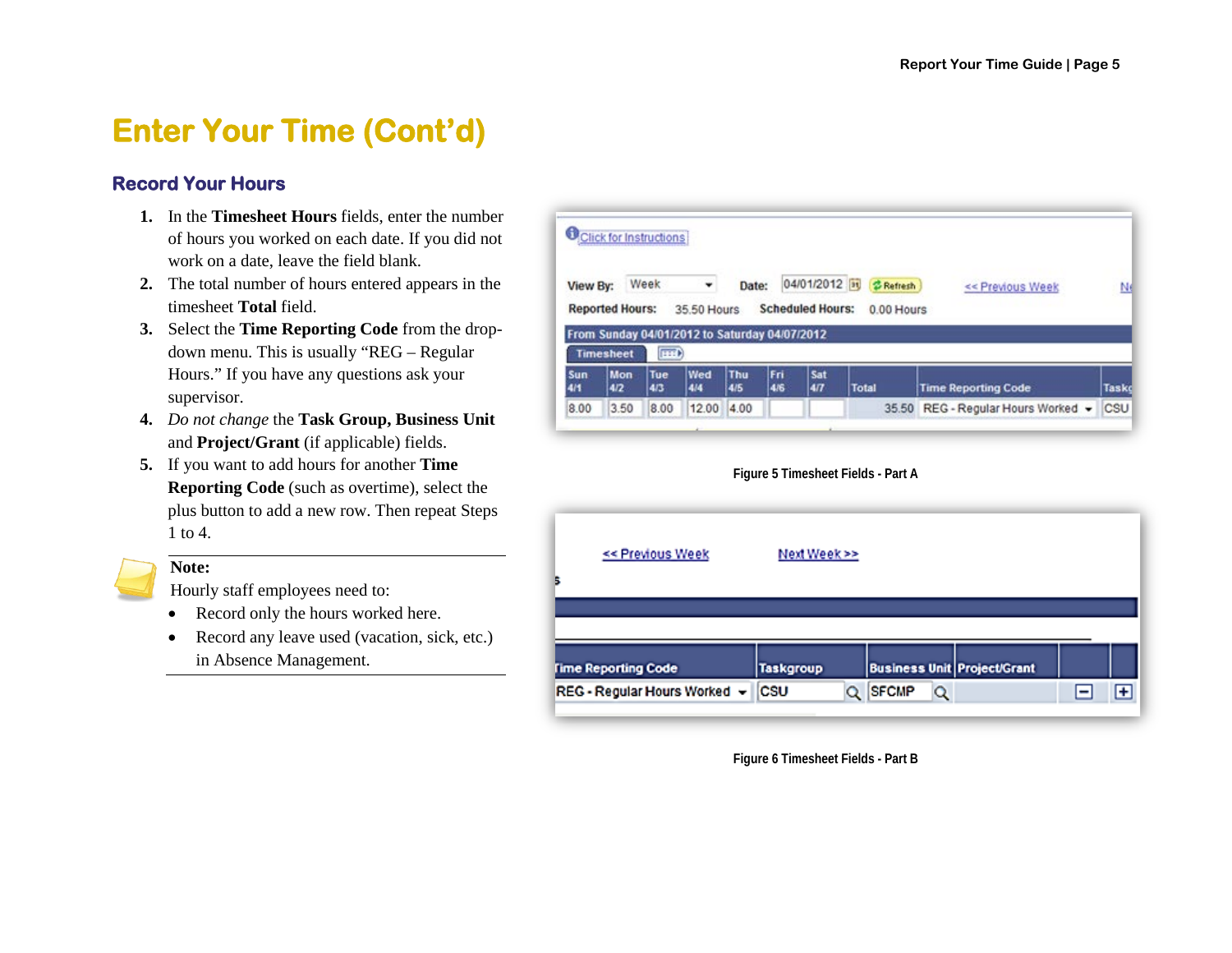### <span id="page-8-0"></span>**Enter Your Time (Cont'd)**

### <span id="page-8-1"></span>**Save or Submit a Timesheet**

- **1.** When you finish entering hours, either:
	- Select the **Save for Later** button to save, but *not*  submit your hours for approval.
	- Select the **Submit** button to submit these hours for approval.
- **2.** Each time that you use the **Submit** button:
	- The entire week will be resubmitted and listed as "Needs Approval" under **Recorded Time Status**.
	- The **Reported Hours** field and the **Reported Hours Summary** information are immediately updated.
	- The **Scheduled Hours** field above the timesheet is not applicable.

**Attention:** The value in the **View By** field is the time period that will be saved or submitted.

**Next Step:** [Update Timesheet Hours](#page-8-3) **Figure 7** Save or Submit a Timesheet

| John Smith                                                        |                          |                   |            |            |                         |                                         | Employee ID:<br>999999999          |                  |         |                                    |     |                    |
|-------------------------------------------------------------------|--------------------------|-------------------|------------|------------|-------------------------|-----------------------------------------|------------------------------------|------------------|---------|------------------------------------|-----|--------------------|
| Job Title:                                                        | Stdnt Trainee On-Cmps WS |                   |            |            |                         |                                         | Employee Record Number: 0          |                  |         |                                    |     |                    |
| <b>O</b> Click for Instructions                                   |                          |                   |            |            |                         |                                         |                                    |                  |         |                                    |     |                    |
| View By: Week<br><b>Reported Hours:</b>                           |                          | ۰<br>35.50 Hours  | Date:      |            | <b>Scheduled Hours:</b> | 04/01/2012 31 (S Refresh)<br>0.00 Hours | << Previous Week                   | Next Week >>     |         |                                    |     |                    |
| From Sunday 04/01/2012 to Saturday 04/07/2012<br><b>Timesheet</b> | <b>EXTRA</b>             |                   |            |            |                         |                                         |                                    |                  |         |                                    |     |                    |
| Mon<br>Sun<br>4/2<br>4/1                                          | Tue<br>4/3               | <b>Wed</b><br>4/4 | Thu<br>4/5 | Fri<br>4/6 | <b>Sat</b><br>477       | Total                                   | <b>Time Reporting Code</b>         | <b>Taskgroup</b> |         | <b>Business Unit Project/Grant</b> |     |                    |
| 3.50<br>8.00                                                      | 8.00                     | 12.00             | 4.00       |            |                         |                                         | 35.50 REG - Regular Hours Worked + | <b>CSU</b>       | Q SFCMP | $\alpha$                           | $=$ | $\left  + \right $ |
| Save for Later                                                    |                          |                   |            | Submit     |                         |                                         |                                    |                  |         |                                    |     |                    |
| Reported Time Status - click to hide                              |                          |                   |            |            |                         |                                         |                                    |                  |         |                                    |     |                    |
|                                                                   | <b>Status</b>            |                   |            |            |                         |                                         | <b>Total Time Reporting Code</b>   | <b>Comments</b>  |         |                                    |     |                    |
|                                                                   |                          | Approved          |            |            |                         |                                         | 8.00 REG                           | C                |         |                                    |     |                    |
|                                                                   |                          |                   |            |            |                         |                                         | 3.50 REG                           | C                |         |                                    |     |                    |
|                                                                   | Denied                   |                   |            |            |                         |                                         |                                    |                  |         |                                    |     |                    |
| Date<br>04/01/2012<br>04/02/2012<br>04/03/2012                    | Approved                 |                   |            |            |                         |                                         | 8.00 REG                           | Ω                |         |                                    |     |                    |
| 04/04/2012                                                        | Denied                   |                   |            |            |                         |                                         | <b>12.00 REG</b>                   | Ω<br>C           |         |                                    |     |                    |

<span id="page-8-3"></span><span id="page-8-2"></span>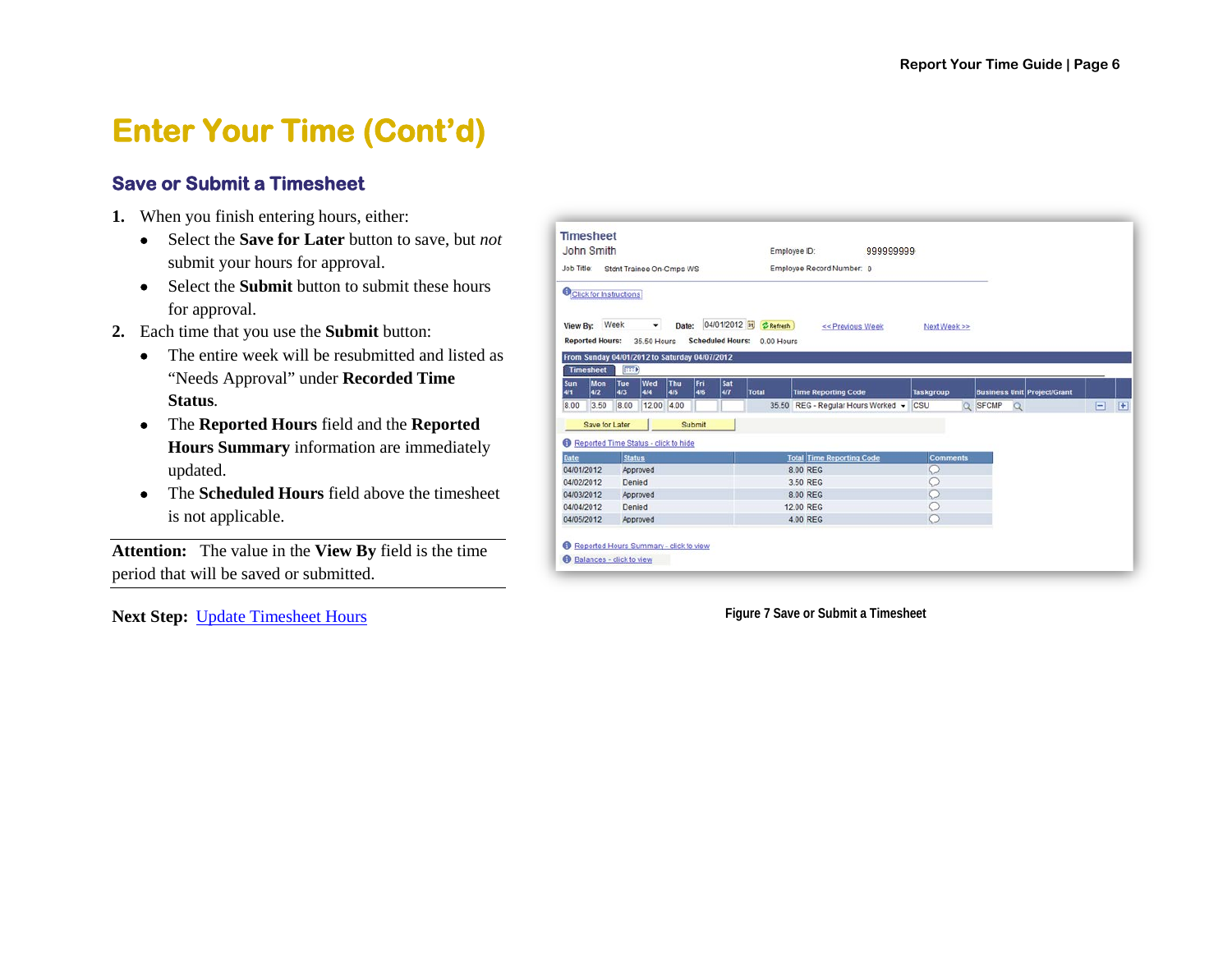### <span id="page-9-0"></span>**Update Timesheet Hours**

At times, you may need to return to a saved or submitted timesheet to add or update your hours.

- **1.** Select "Day" in the **View By** field.
- **2.** In the **Date** field, select the day you wish to correct.
- **3.** To correct your hours either:
	- Overwrite the number of hours currently in the field, or
	- Leave the field blank to delete the hours.
- **4.** In the **Comments** field explain the correction. *Once saved or submitted comments cannot be deleted.*
- **5.** When you finish, select the **Save for Later** or **Submit** button.
- **6.** Each time that you use the **Submit** button:
	- The period displayed in the View By field will be resubmitted.
		- **Note:** Resubmitted dates have a status of "Needs Approval" under **Recorded Time Status**. If the field is set to "Week" or "Period," the entire week or month is resubmitted.
	- The **Reported Hours** field and the **Reported Hours Summary** information are immediately updated.

**Next Step: [Timesheet Drop-down Links](#page-9-2)** 

|            | <b>Timesheet</b>                     | $\sqrt{1111}$ |            |            |            |            |       |                                              |                  |         |                                    |   |   |
|------------|--------------------------------------|---------------|------------|------------|------------|------------|-------|----------------------------------------------|------------------|---------|------------------------------------|---|---|
| Sun<br>4/1 | Mon<br>4/2                           | Tue<br>4/3    | Wed<br>4/4 | Thu<br>4/5 | Fri<br>4/6 | Sat<br>4/7 | Total | <b>Time Reporting Code</b>                   | <b>Taskgroup</b> |         | <b>Business Unit Project/Grant</b> |   |   |
| 8.00       | 3.50                                 | 8.00          | 12.00      | 4.00       |            |            |       | 35.50 REG - Regular Hours Worked +           | <b>CSU</b>       | Q SFCMP | $\Omega$                           | н | F |
|            | Save for Later                       |               |            |            | Submit     |            |       |                                              |                  |         |                                    |   |   |
|            | Reported Time Status - click to hide |               |            |            |            |            |       |                                              |                  |         |                                    |   |   |
|            |                                      |               |            |            |            |            |       |                                              |                  |         |                                    |   |   |
|            |                                      |               |            |            |            |            |       |                                              |                  |         |                                    |   |   |
| Date       | 04/01/2012                           | <b>Status</b> |            |            |            |            |       | <b>Total Time Reporting Code</b><br>8.00 REG | <b>Comments</b>  |         |                                    |   |   |
| 04/02/2012 |                                      | Denied        | Approved   |            |            |            |       | 3.50 REG                                     |                  |         |                                    |   |   |
| 04/03/2012 |                                      |               | Approved   |            |            |            |       | 8.00 REG                                     | C.               |         |                                    |   |   |
|            | 04/04/2012                           | Denied        |            |            |            |            |       | 12.00 REG                                    |                  |         |                                    |   |   |

<span id="page-9-2"></span><span id="page-9-1"></span>**Figure 8 Update Timesheet hours**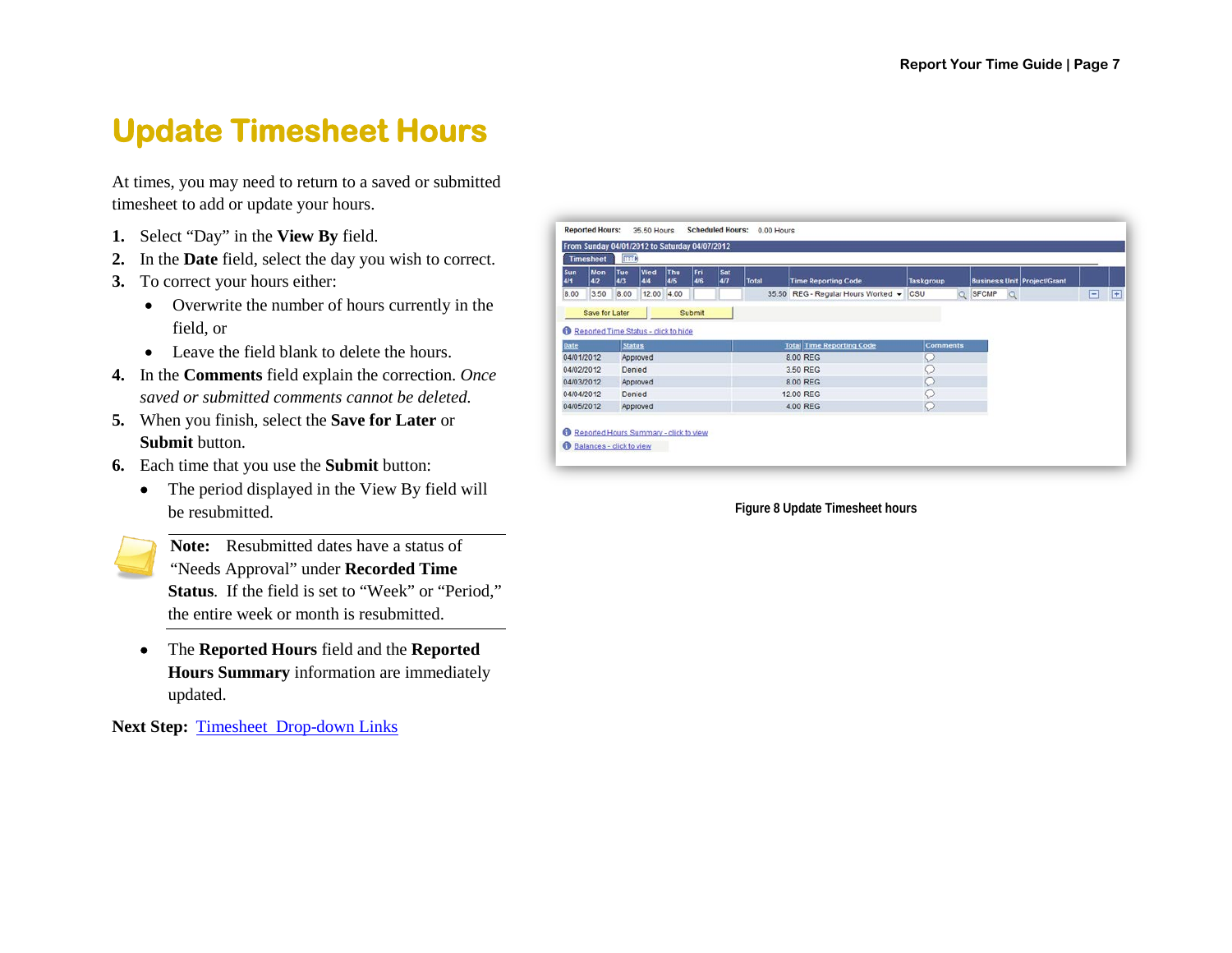### <span id="page-10-0"></span>**Timesheet Drop-down Links**

The three drop-down information areas shown on the timesheet page—**Reported Time Status**, **Reported Hours Summary** and **Balances**— are described below.

**Note:** Changing the View By selection and the date, will change the information displayed in these areas.

#### <span id="page-10-1"></span>**Reported Time Status**

The **Reported Time Status** drop-down link shows the approval status of hours submitted for the period displayed as either: Needs Approval, Approved or Denied.

Use the **Comments** field to enter any notes to the person who approves your timesheet. Also check this field for any approver comments to you. *Remember, once saved or submitted comments cannot be deleted.*

### <span id="page-10-2"></span>**Reported Hours Summary**

The **Reported Hours Summary** drop-down link shows the daily hours saved or submitted for the period displayed.



**Note:** The **Balances** drop-down is not used and may not reflect the latest balances.

**Next Step: [Submitted Time Approval Cycle](#page-10-4)**

| Sun<br>4/1                             | <b>Mon</b><br>4/2                    | Tue<br>4/3    | Wed<br>4/4 | Thu<br>4/5 | Fri<br>4/6    | Sat<br>4/7 | <b>Total</b> | <b>Time Reporting Code</b>             | <b>Taskgroup</b> |                     | <b>Business Unit Project/Grant</b> |   |   |
|----------------------------------------|--------------------------------------|---------------|------------|------------|---------------|------------|--------------|----------------------------------------|------------------|---------------------|------------------------------------|---|---|
| 8.00                                   | 3.50                                 | 8.00          | 12.00 4.00 |            |               |            |              | 35.50 REG - Regular Hours Worked - CSU |                  | Q SFCMP<br>$\alpha$ |                                    | ⊟ | 囲 |
|                                        | Save for Later                       |               |            |            | <b>Submit</b> |            |              |                                        |                  |                     |                                    |   |   |
|                                        | Reported Time Status - click to hide |               |            |            |               |            |              |                                        |                  |                     |                                    |   |   |
| <b>Date</b>                            |                                      | <b>Status</b> |            |            |               |            |              | <b>Total Time Reporting Code</b>       | <b>Comments</b>  |                     |                                    |   |   |
| 04/01/2012                             |                                      | Approved      |            |            |               |            |              | 8.00 REG                               | Q                |                     |                                    |   |   |
|                                        |                                      | Denied        |            |            |               |            |              | 3.50 REG                               | Ω                |                     |                                    |   |   |
|                                        |                                      |               |            |            |               |            |              | 8.00 REG                               | O                |                     |                                    |   |   |
|                                        |                                      | Approved      |            |            |               |            |              |                                        |                  |                     |                                    |   |   |
| 04/02/2012<br>04/03/2012<br>04/04/2012 |                                      | Denied        |            |            |               |            |              | <b>12.00 REG</b>                       | O                |                     |                                    |   |   |

<span id="page-10-4"></span><span id="page-10-3"></span>**Figure 9 Timesheet Drop-down Links**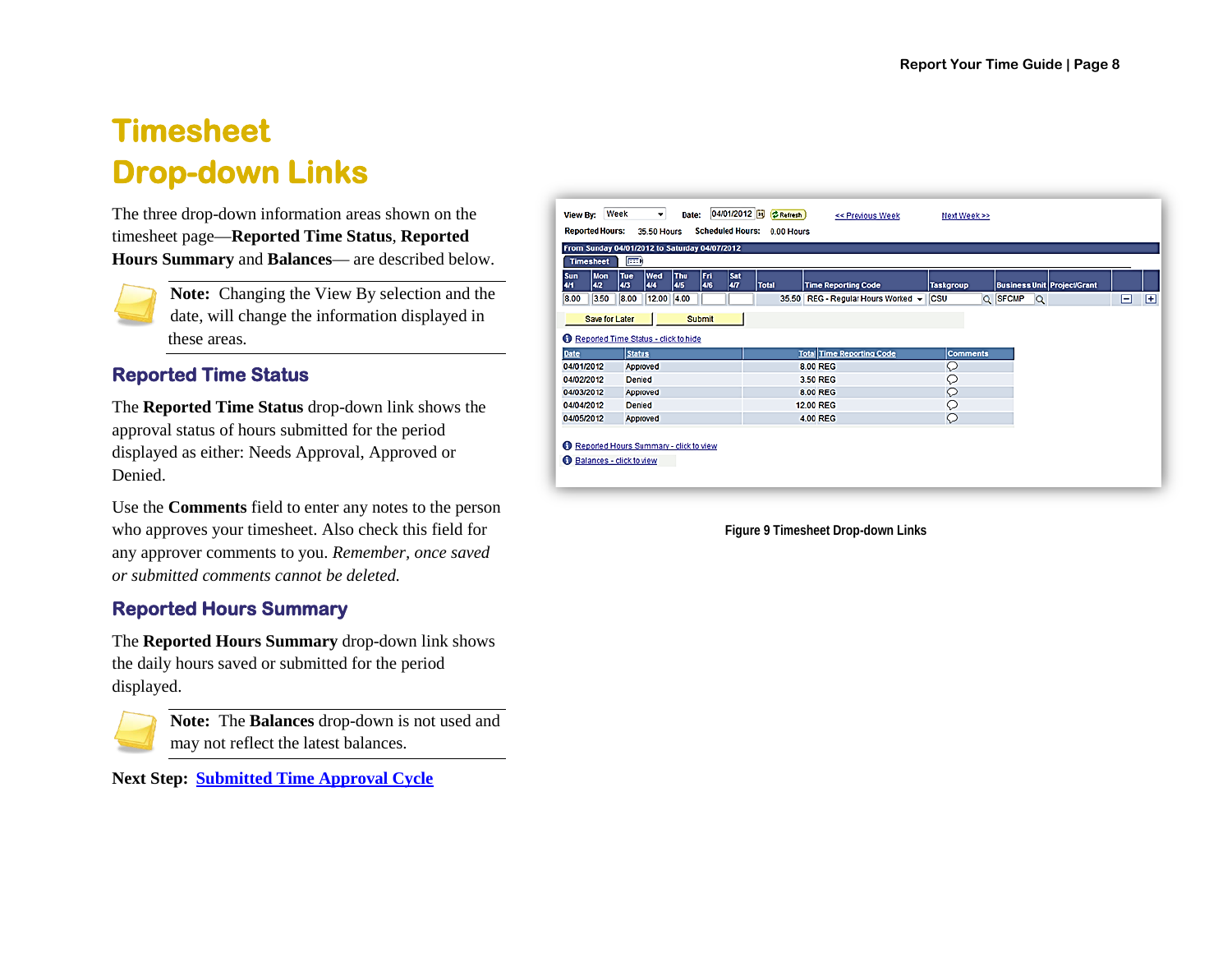# <span id="page-11-0"></span>**Submitted Time Approval Cycle**

### <span id="page-11-1"></span>**Submitting Your Hours on Time**

In order to receive your payments when you expect them, your hours must be submitted by the deadline specified on the appropriate table of the [Staff and](http://www.sfsu.edu/~hrwww/Payroll_Benefits/payroll/payday.html)  Student [Pay Day Schedule.](http://www.sfsu.edu/~hrwww/Payroll_Benefits/payroll/payday.html)

#### <span id="page-11-2"></span>**Reported Hours Approval Process**

Your submitted hours are approved twice. The first approver authorizes or denies the hours submitted; while the second approver authorizes the payment for approved hours. After each approver takes action, you will receive an email notification of their action.

If your first approver denies any or all of your hours, follow the instructions in the next section titled: What If My Time Was Denied?

### <span id="page-11-3"></span>**When Will I Be Paid?**

After both approvers have authorized your submitted time, your payment will be issued on the date shown in the Staff and Faculty Pay Day Schedule.

**Next Step:** [What If My Time Was Denied?](#page-11-5)



<span id="page-11-5"></span><span id="page-11-4"></span>**Figure 10 Submitted Time Approval Cycle**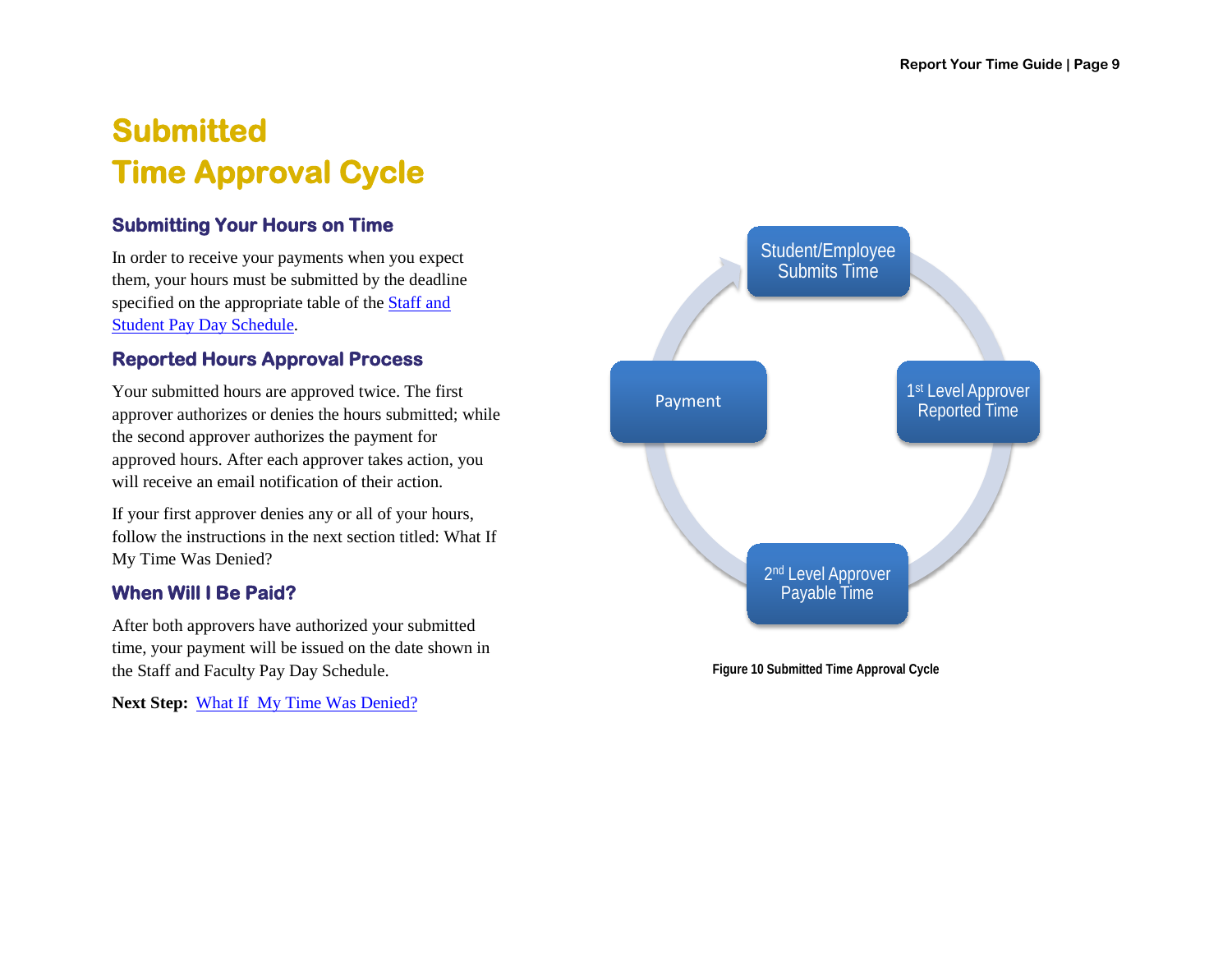## <span id="page-12-0"></span>**What If My Time Was Denied?**

If your reported time approver denies some or all of your hours, you will receive an email notification immediately. In that event follow these steps:

- **1.** Display the timesheet for that day on the **Timesheet Page**.
- **2.** Select the **Reported Time Status** drop-down link.
- **3.** Review the **Comments** for the hours denied.
	- If you understand the comments and the adjustment to your timesheet required, update the time. (For detailed instructions see Update Timesheet Hours.)
	- If you do not understand the comments, contact your supervisor immediately to determine how to adjust your timesheet.
- **4.** Select **Submit** to submit your updated timesheet to your approver. *Remember, once saved or submitted comments cannot be deleted.*

**Next Step: [The Report Your Time Guide Is](#page-13-0)  [Complete!](#page-13-0)**

|                          | <b>Timesheet</b>  | From Sunday 04/01/2012 to Saturday 04/07/2012<br>$\overline{\text{min}}$ |                          |               |                  |                                     |                  |         |                                    |                 |
|--------------------------|-------------------|--------------------------------------------------------------------------|--------------------------|---------------|------------------|-------------------------------------|------------------|---------|------------------------------------|-----------------|
| Sun<br>4/1               | <b>Mon</b><br>4/2 | <b>Tue</b><br>4/3<br>4/4                                                 | Wed<br><b>Thu</b><br>4/5 | Fri<br>4/6    | <b>Sat</b><br>47 | Total<br><b>Time Reporting Code</b> | <b>Taskgroup</b> |         | <b>Business Unit Project/Grant</b> |                 |
| 8.00                     | 3.50              | 8.00                                                                     | 12.00<br>4.00            |               |                  | 35.50 REG - Regular Hours Worked ~  | csu              | Q SFCMP | $\alpha$                           | $\boxplus$<br>⊟ |
|                          | Save for Later    |                                                                          |                          | <b>Submit</b> |                  |                                     |                  |         |                                    |                 |
|                          |                   | Reported Time Status - click to hide                                     |                          |               |                  |                                     |                  |         |                                    |                 |
|                          |                   |                                                                          |                          |               |                  |                                     |                  |         |                                    |                 |
| Date                     |                   | <b>Status</b>                                                            |                          |               |                  | <b>Total Time Reporting Code</b>    | <b>Comments</b>  |         |                                    |                 |
|                          |                   | Approved                                                                 |                          |               |                  | 8.00 REG                            | Q                |         |                                    |                 |
| 04/01/2012<br>04/02/2012 |                   | Denied                                                                   |                          |               |                  | 3.50 REG                            | Q                |         |                                    |                 |
|                          |                   | Approved                                                                 |                          |               |                  | 8.00 REG                            | Q                |         |                                    |                 |
| 04/03/2012<br>04/04/2012 |                   | Denied                                                                   |                          |               |                  | <b>12.00 REG</b>                    | Q                |         |                                    |                 |

<span id="page-12-1"></span>**Figure 11 Reported Time Status Drop-down Link**